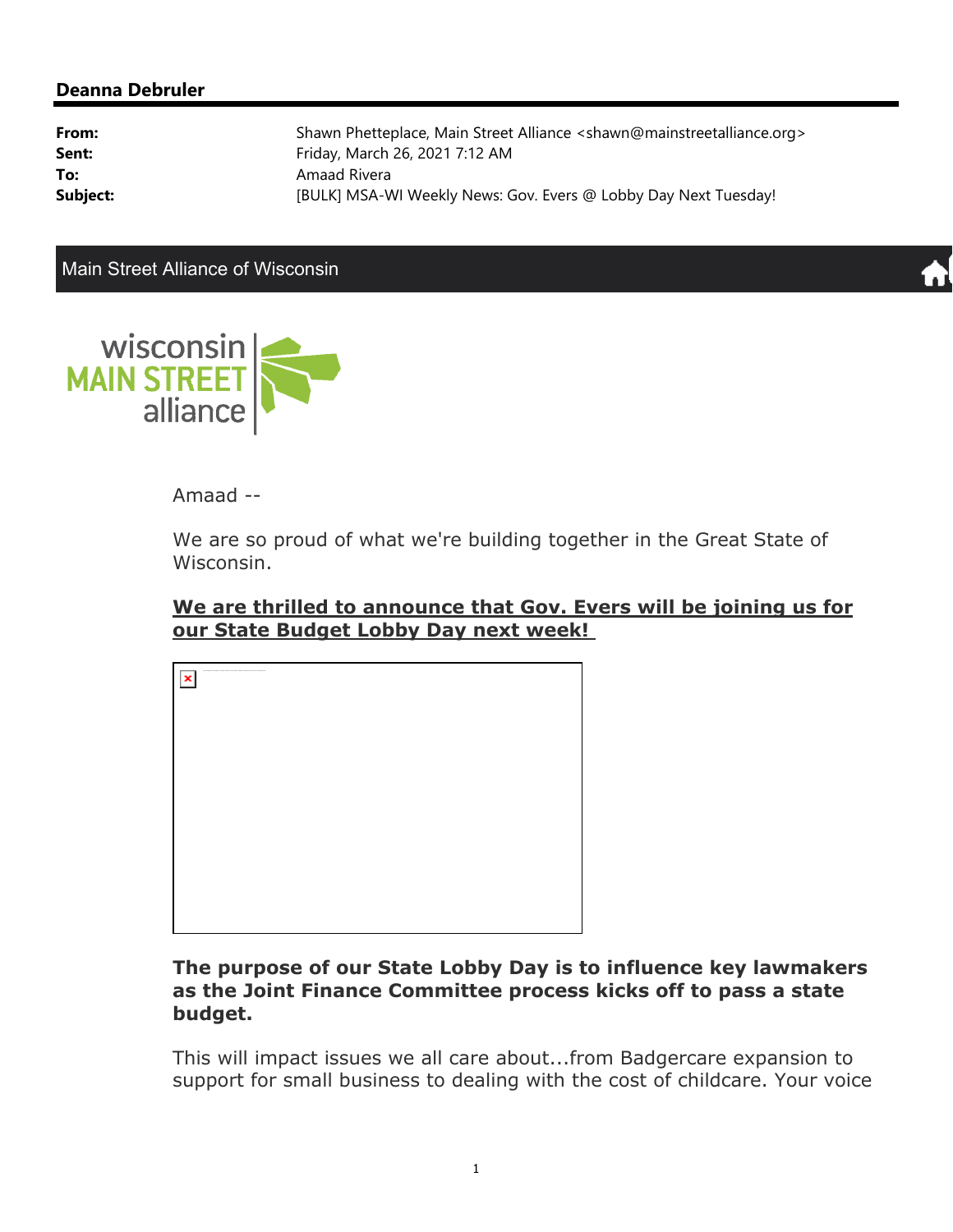will make a **HUGE** difference to make sure that we fulfill the **#BadgerBounceback** after an incredibly challenging past year.

Come learn how you can impact this process and help make Wisconsin the best state in the country to start and run a small business.

Think you can join us? We only have 5 spots left.



We are incredibly grateful that **State Rep. Robyn Vining**, ranking member of the Small Business Committee and **Sen. Latonya Johnson**, member of the Joint Finance Committee will be joining us as well.

=====

We're excited to also announce that we are partnering with Forward Wisconsin on a program with **State Rep. Greta Neubauer** and **Rep. Evan Goyke** next Wednesday at 7:00 P.M.

This pandemic has brought terrible costs, in lives lost, long-term health outcomes, and economic impacts. We must rebuild, and we can leverage this process to build a more just economy. If Wisconsin is going to recover from COVID-19, we must continue to invest in our small businesses, foster innovation, renew our infrastructure, and grow familysupporting jobs for Wisconsin workers.

Join us for a virtual meeting on **March 31st** to hear from legislators, experts, and other Wisconsinites about our priorities in the Badger Bounceback Budget, from investing in small businesses and innovation to building affordable housing and efficient transportation, and everything in-between. Then we'll share tips and strategies about how to engage throughout the budget process, and provide ways to let our legislators know we want them to invest in these priorities in our state budget.

RSVP here.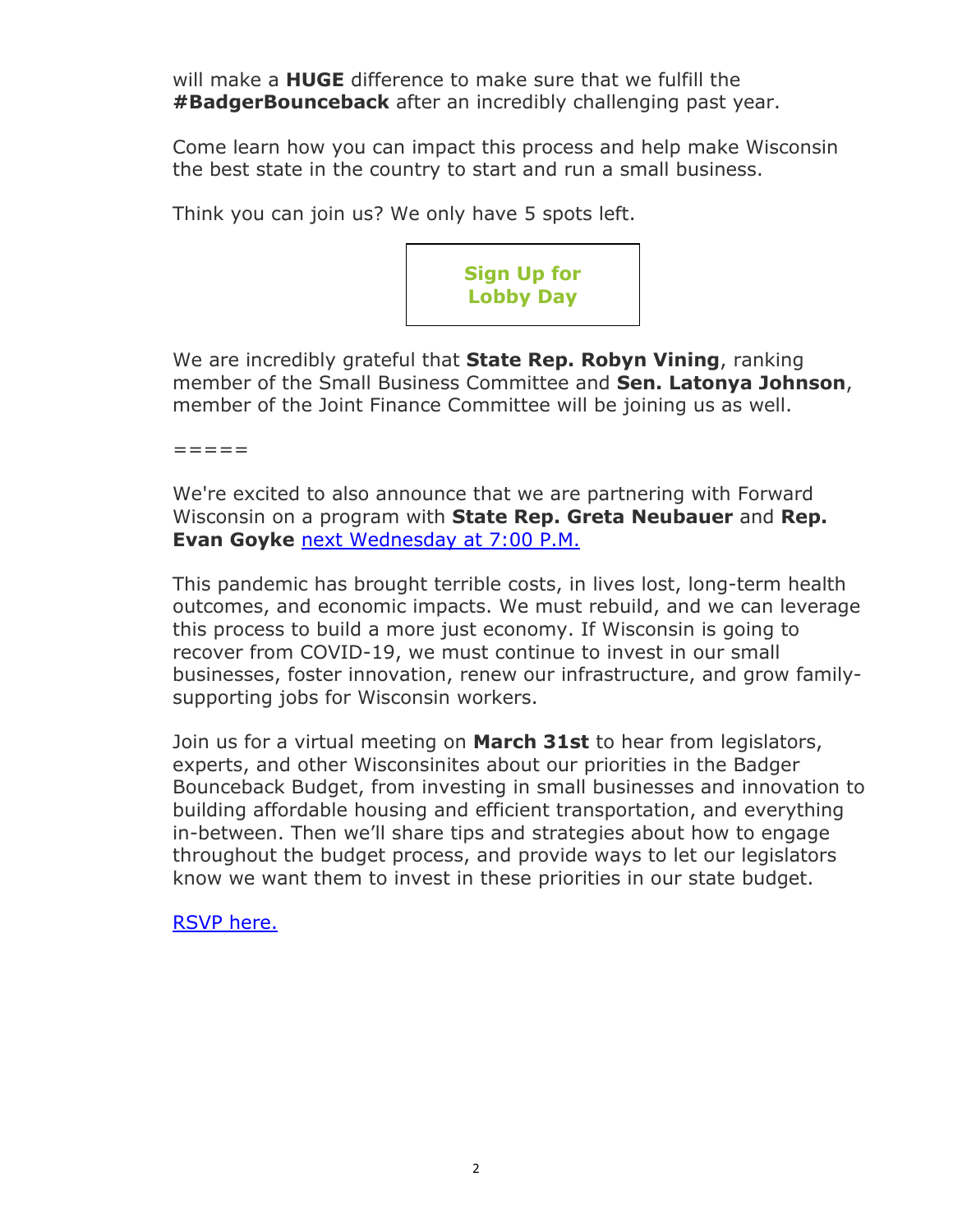

#### **Survey**

**We want your feedback!** We're working to constantly improve, especially as a very new chapter in Wisconsin, and want your help. Please fill out this survey to give us essential information on how we can improve our work and also what you think we're doing well.

=====

# **State Update**

SB22/AB32, the "Cocktails To Go" bill, **passed the State Legislature** and is now on Gov. Evers desk. *We expect he will sign it shortly.* Thanks to everyone who advocated for this much needed 'shot in the arm' for Wisconsin small business! Huge shout out to our members (see below) who helped us get this done!



*MSA-WI member AJ Dixon, testifying on the need to pass "Cocktails to Go" legislation*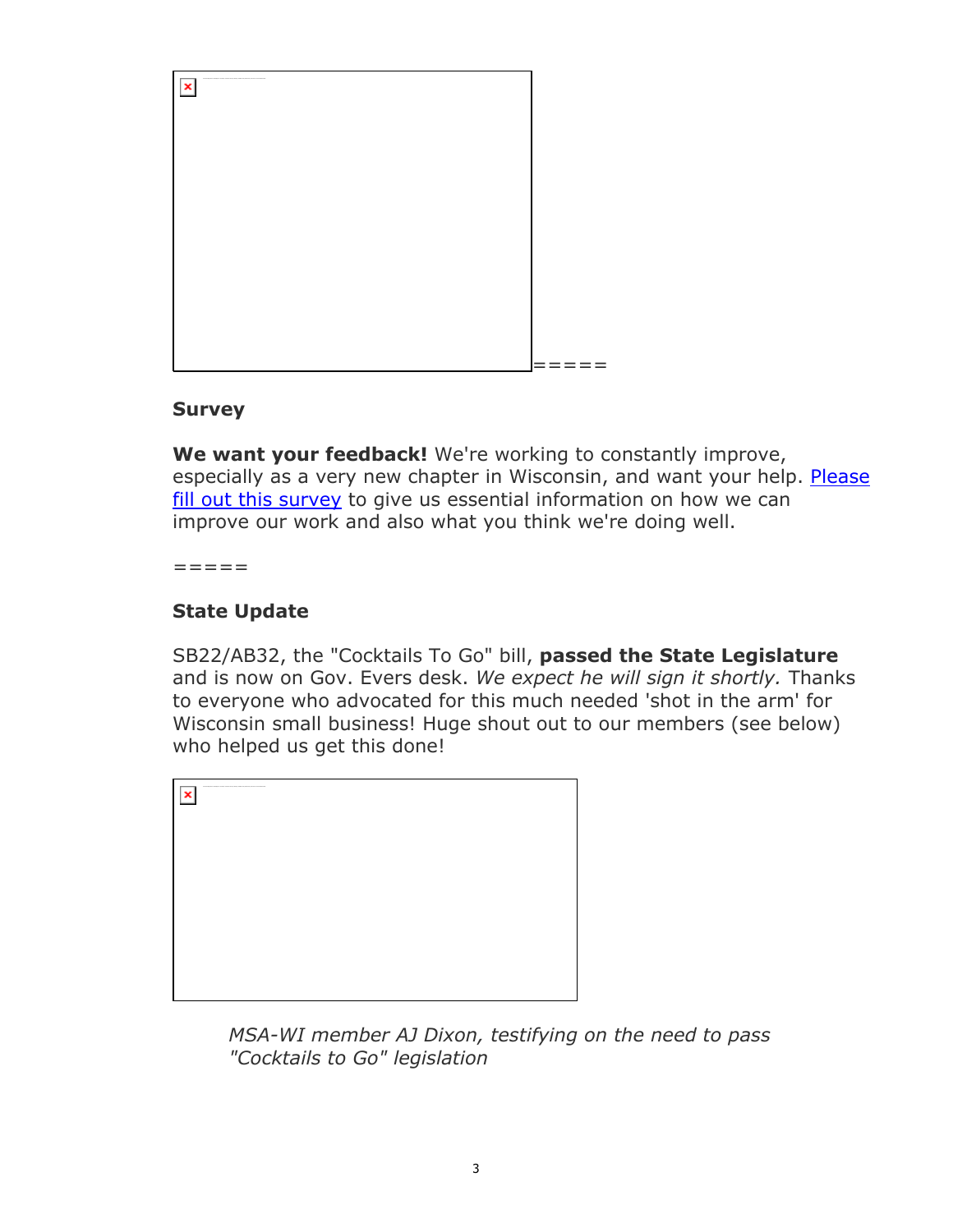

*MSA-WI Members Dan Jacobs of Dan Dan and Dave Heide of Little John's and Liliana's testify in support of SB22/AB32* 

We also held fantastic 'Curbside To-Go' events to highlight the provisions in the state budget process we support (small biz, childcare, Badgercare expansion) in Green Bay with **Rep. Kristina Shelton**, Hinterland Brewing VP and Co-Owner Michelle Tressler, Dave Jerrett, COO of Bay Towel AND in LAX with **Sen. Pfaff, Rep. Jill Billings,** Coulee Bicycle Co. owner Robbie Young and Viroqua Mayor Karen Mischel!



*Wisconsin" for the Curbside To-Go Small Biz Roundtables*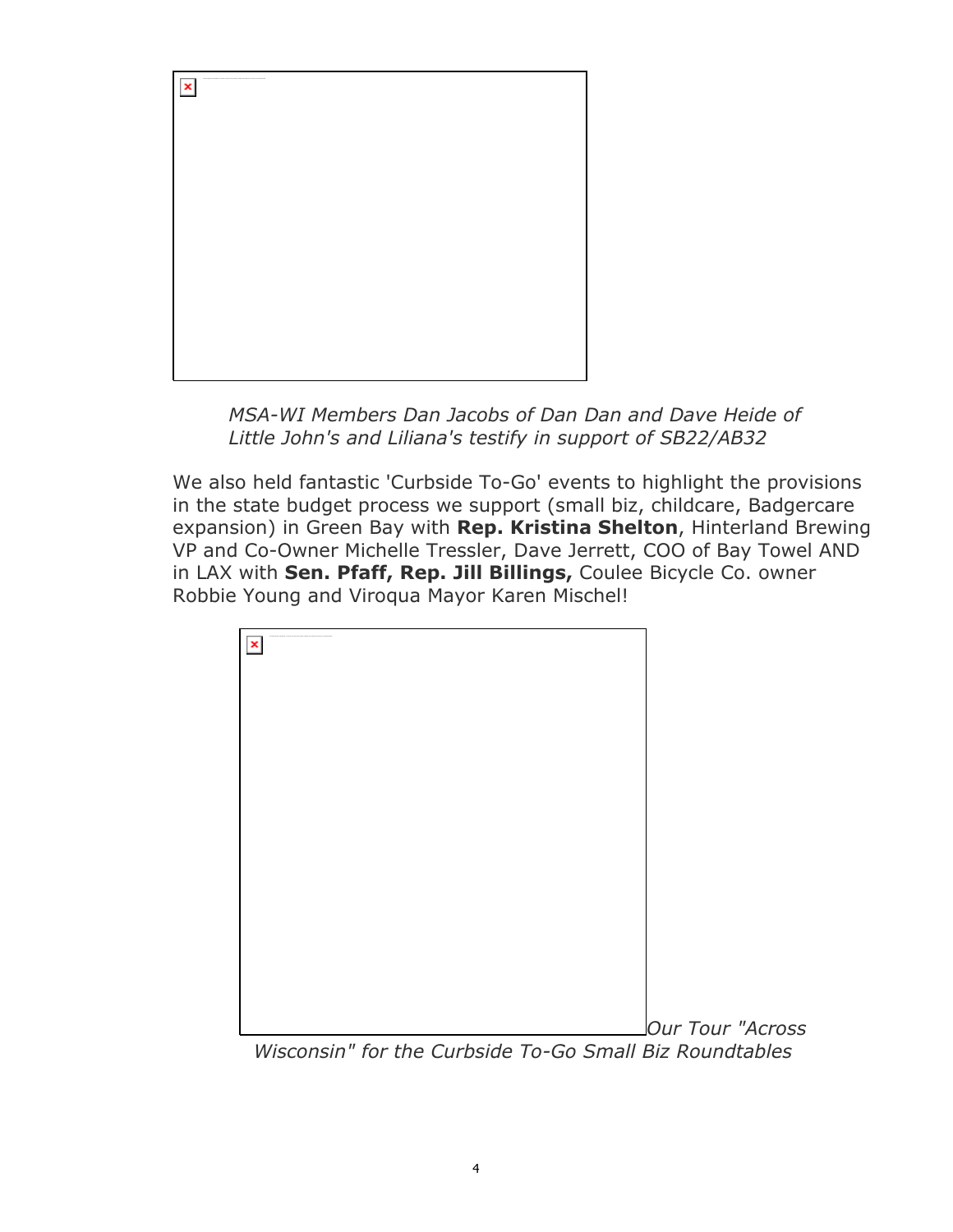Thank you all for helping to bring attention to these key issues throughout our great state!

=====

# **Federal Update**

Members of the Administration and Congress are beginning work on the next major \$3 trillion legislative package on infrastructure, including the care economy. Our goals are to ensure the package addresses systemic issues small business owners face with **access to credit** and that a **robust permanent paid leave program is included and passes.**

With the narrow margin in the Senate - small business will play a critical role engaging moderates and champions to hold to key principles needed for paid leave and access to capital programs to work for very small and BIPOC businesses.

## **Expect to hear from us soon about:**

- Phone call and Social Media actions targeted towards Wisconsin members of Congress;
- Letter to the Editor action;
- Setting up events for "Small Business Week", i.e. the first week of May, with key federal lawmakers;
- Localized events (via Zoom for now) on the American Rescue Plan and how small business can access its benefits.

After the lobby day next week I will be sharing a **calendar of actions for April** leading up to Small Business Week in May that you can help with! We want to provide a variety of ways you can engage to be able to impact policy makers and make a difference. **We can only do this with your help.** 

And then we win,

Shawn Phetteplace, Main Street Alliance http://www.mainstreetalliance.org/

GET INVOLVED **DONATE** SHOP YOUR VALUES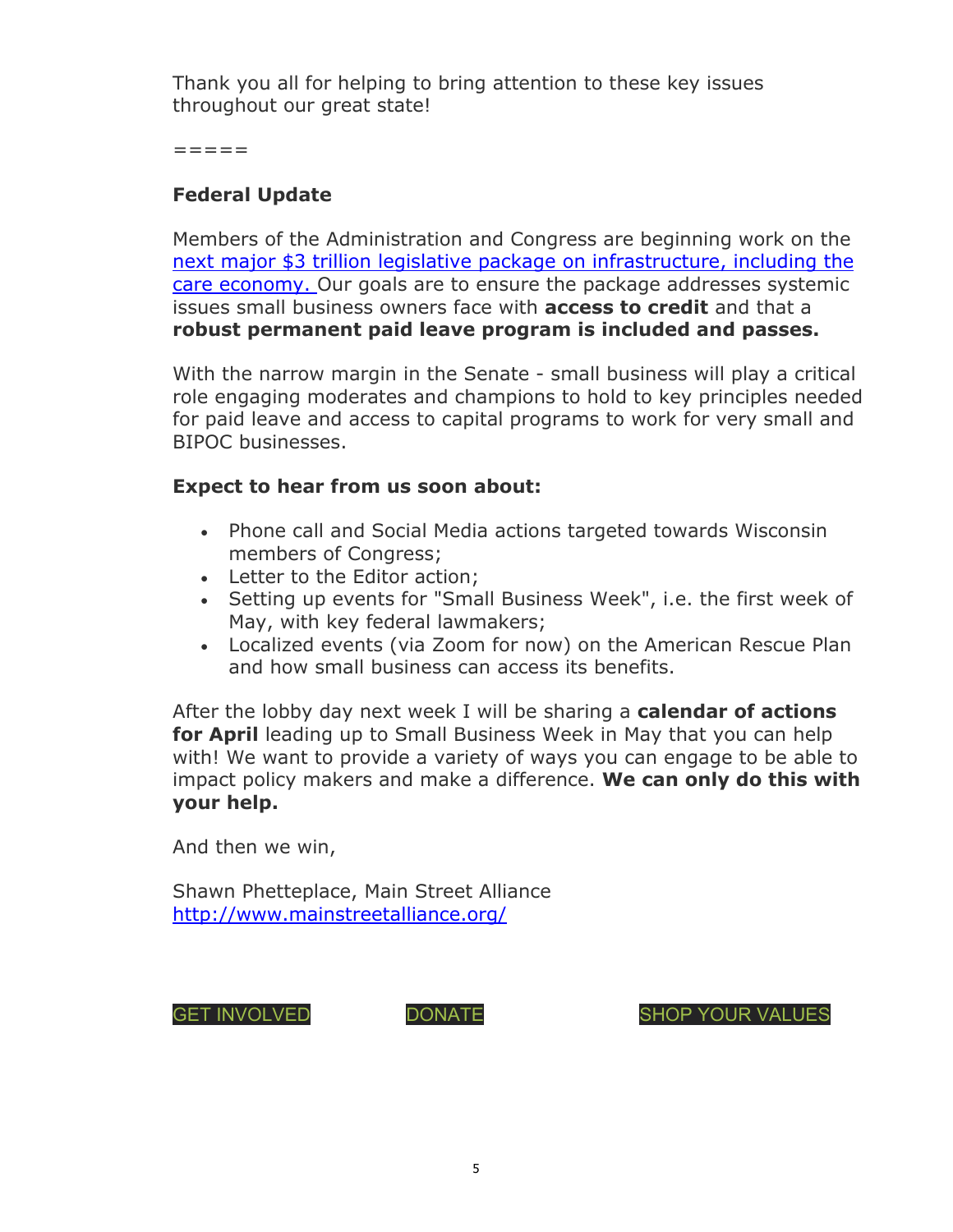# **ABOUT US**

Main Street Alliance is a national network of small business coalitions working to build a new voice for small businesses on important public policy issues. Alliance small business owners share a vision of public policies that work for business owners, our employees, and the communities we serve.



This email was sent to Amaad.Rivera@greenbaywi.gov. To stop receiving emails, click here.